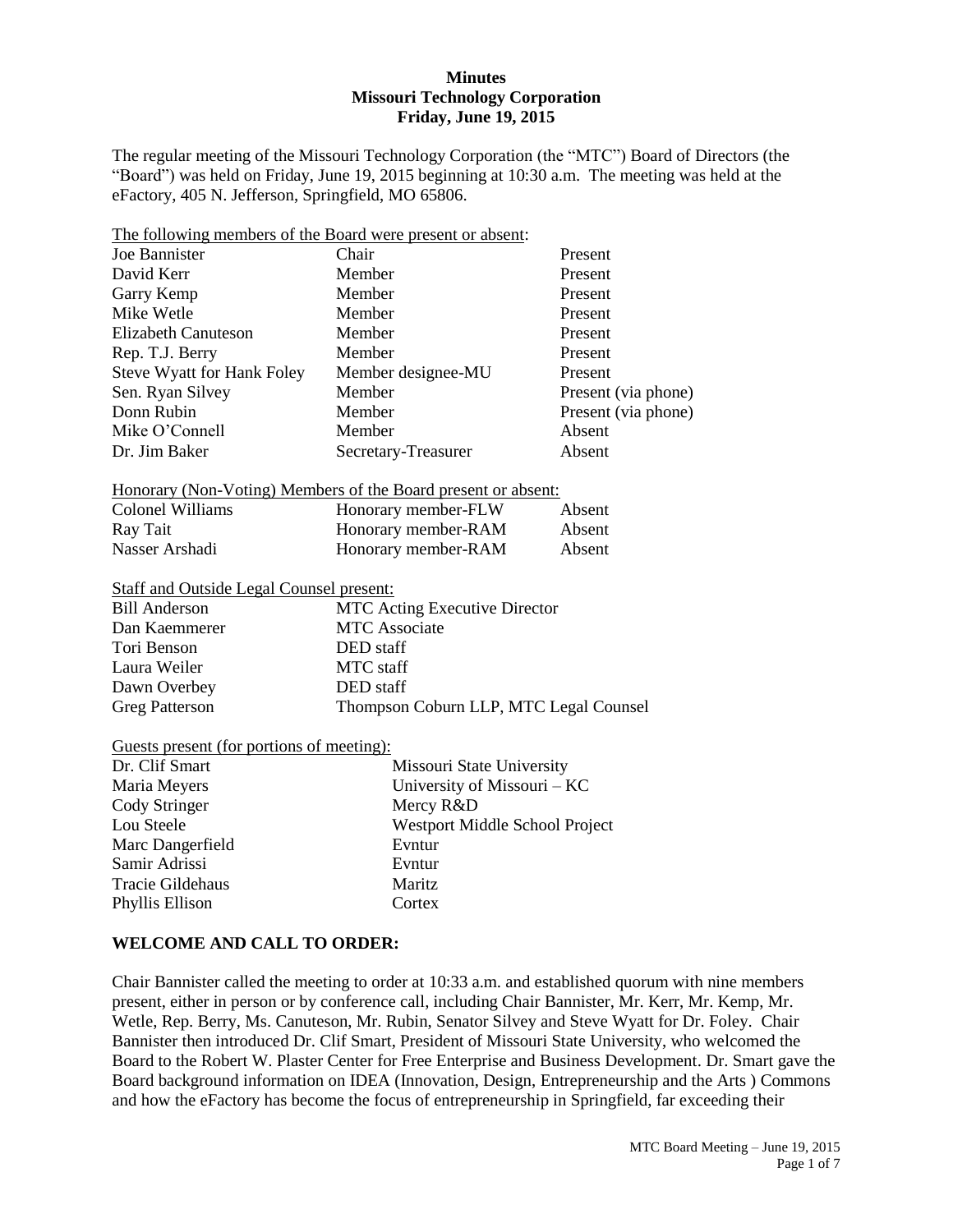expectations.

### **APPROVAL OF MINUTES:**

Chair Bannister asked if there were any comments on the draft minutes of the April 24, 2015 Board meeting, which had been distributed to the Board prior to the meeting. There were no comments. On motion by Mr. Wetle, seconded by Ms. Canuteson, the following resolution was unanimously approved by those members present:

**RESOLVED,** the Board hereby approves the minutes of the regular Board meeting held on April 24, 2015, as submitted.

### **EXECUTIVE DIRECTOR REPORT:**

Chair Bannister asked Director Anderson to present the MTC Executive Director report. He reported that four IDEA Fund transactions closed since the preceding Board meeting with \$825,000 disbursed alongside more than \$1.8 million in leveraged capital from other sources. Overall, 85 IDEA Fund financings have closed, totaling \$21.7 million of investments alongside leveraged capital from other sources of more than \$182 million. Director Anderson stated that MTC staff will continue to work toward fulfillment of Board-approved applications for financial assistance. Director Anderson then informed the Board that the FY2016 budget passed and has been signed by the Governor, and includes \$15.9 million for core MTC programs. He then reviewed fourth quarter activities and those activities MTC staff plan to undertake in the first quarter of the new fiscal year. Director Anderson gave an update on switching to electronic board books. He met with a company and it appears to be cost effective and will improve efficiency. He gave an update on early-stage business grant funding. Based on recommendations, the RFP was drafted and the first allocations are expected mid-August.

### **EXECUTIVE COMMITTEE REPORT:**

Chair Bannister reported that the Executive Committee met once during the fourth quarter. The Executive Committee reviewed and approved transaction documents for several IDEA Fund investments that previously had been approved by the Board. He again encouraged all members wishing to stay on the Board to reapply to the Governor's office. He advised that 2010 was the last update of the Strategic Plan. Upon discussion by the Board, they agreed to move forward with assessment and updating. It was suggested that the Board look at the "best practices" of other states and determine a mission and how best to serve the state. Chair Bannister advised of his recent job change to the St. Louis Economic Development Partnership and noted that he had stepped down as a voting member of the MTC Investment Committee but still planned to attend as an ex-officio member.

### **AUDIT AND FINANCE COMMITTEE REPORT:**

Director Anderson presented the FY2015 Fourth Quarter Treasurer's Report, which was distributed to the Board prior to the meeting. After discussion, and on motion by Mr. Kerr, seconded by Mr. Kemp, the following resolution was unanimously approved by those members present:

**RESOLVED,** the Board hereby approves the 4<sup>th</sup> Quarter FY2015 Treasurer's Report dated June 19, 2015, as submitted.

## **INVESTMENT COMMITTEE REPORT:**

Chair Bannister called on Mr. Kerr for the Investment Committee report. Mr. Kerr then asked Mr. Kaemmerer to present. Mr. Kaemmerer called the Board's attention to the Investment Committee report which was distributed to the Board prior to the meeting. Mr. Kaemmerer reported the MTC received a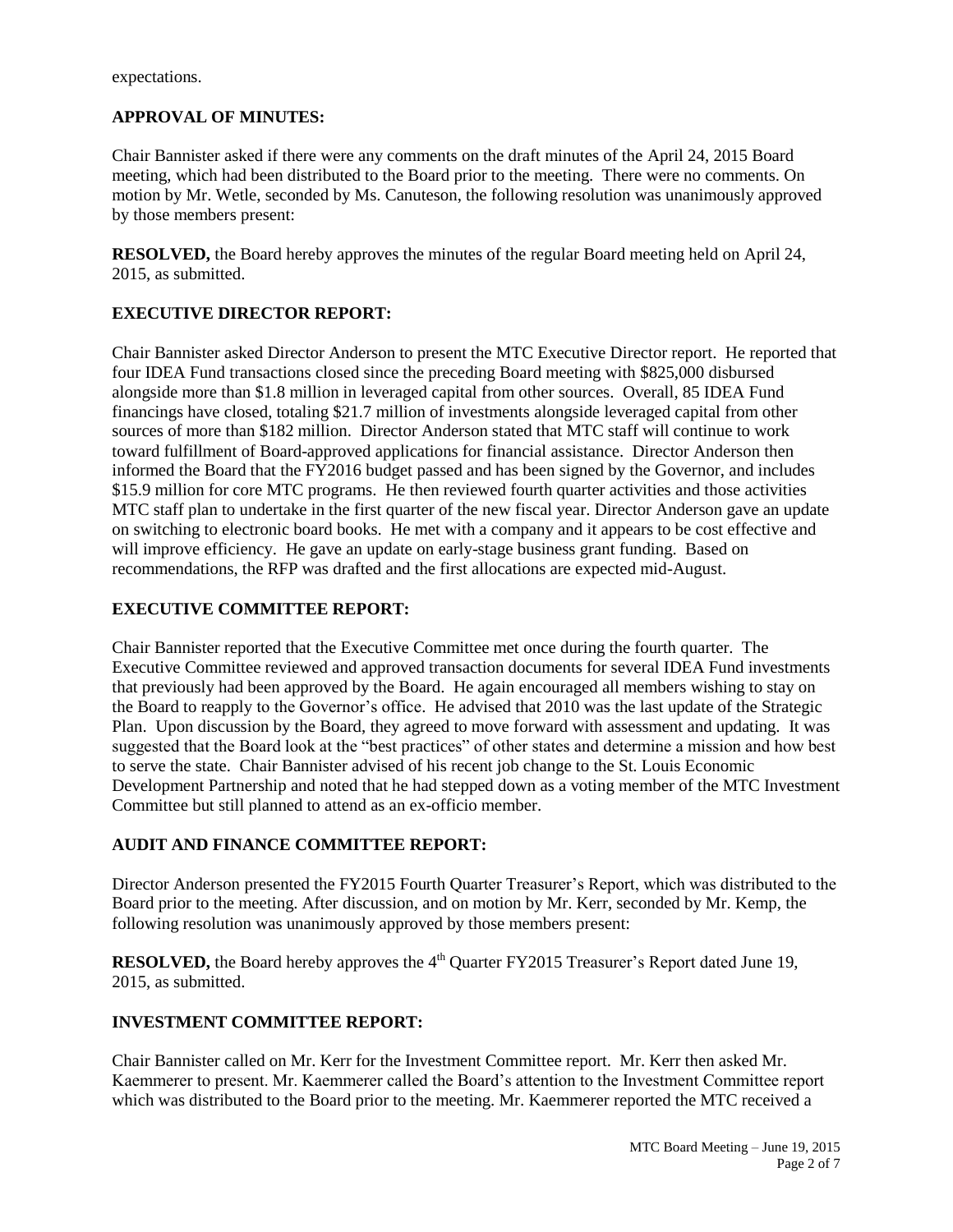total of 22 IDEA Fund Program and 20 MOBEC Program Round 15 applications requesting more than \$12.8 million of financial assistance in total, as follows: two Venture Capital Co-Investment (VCCI) applications requesting \$825,000; six TechLaunch applications requesting \$540,000; 15 Seed Capital Co-Investment (SEED) applications requesting \$5.5 million; and 20 MOBEC applications requesting \$5.9 million. The MTC staff evaluated the applications in accordance with customary practice applying MTC's Investment Guidelines. Six IDEA Fund applications and seven MOBEC applications advanced to the Investment Committee for further consideration. Following a day of presentations and in-person applicant interviews on June 15, 2015, the Investment Committee made funding recommendations for one TechLaunch application, two SEED applications, two VCCI applications, and six MOBEC applications. David Kerr reminded the Board that not all applications receive funding.

## **CLOSED SESSION:**

On motion by Mr. Kerr, seconded by Rep. Berry, the following resolution was approved by the following roll call vote:

**RESOLVED**, the Board hereby approves entering Closed Session at 11:26 a.m. pursuant to Sections 610.021 (1), (12), (14) and (15) RSMo.

| Rep. Berry  | aye | <b>Chair Bannister</b>    | aye |
|-------------|-----|---------------------------|-----|
| Mr. Rubin   | ave | Ms. Canuteson             | aye |
| Mr. Kerr    | ave | Steve Wyatt for Dr. Foley | aye |
| Mr. Kemp    | ave | Mr. Wetle                 | ave |
| Sen. Silvey | aye |                           |     |

On motion by Mr. Wetle, seconded by Ms. Canuteson, the following resolution was approved by the following roll call vote:

**RESOLVED,** the Board hereby approves exiting Closed Session at 12:20 p.m.

| Rep. Berry  | ave | <b>Chair Bannister</b>    | aye |
|-------------|-----|---------------------------|-----|
| Mr. Rubin   | ave | Ms. Canuteson             | aye |
| Mr. Kerr    | ave | Steve Wyatt for Dr. Foley | ave |
| Mr. Kemp    | ave | Mr. Wetle                 | aye |
| Sen. Silvey | aye |                           |     |

Chair Bannister reported that the Board took no action in the Closed Session after a discussion confined to the matters stated above. The Board continued its discussion in Open Session.

### **INVESTMENT COMMITTEE RECOMMENDATIONS:**

On motion by Mr. Kerr, seconded by Mr. Wetle, the following resolution was unanimously approved by those non-recused members present (Mr. Rubin recused himself citing a relationship with the BioGenerator in St. Louis):

**RESOLVED,** the Board hereby approves the following Missouri TechLaunch Program application, subject to satisfaction of ordinary program conditions: TL-2015-15-002 (EDIS Solutions) in the amount of \$100,000; and

**FURTHER RESOLVED**, the Board hereby delegates to the MTC Executive Committee full power and authority on behalf of the MTC to complete any remaining due diligence and to negotiate, amend, and approve any and all agreements, documents or instruments and to take such other actions as may be required or desirable in connection with, or in furtherance of such financings;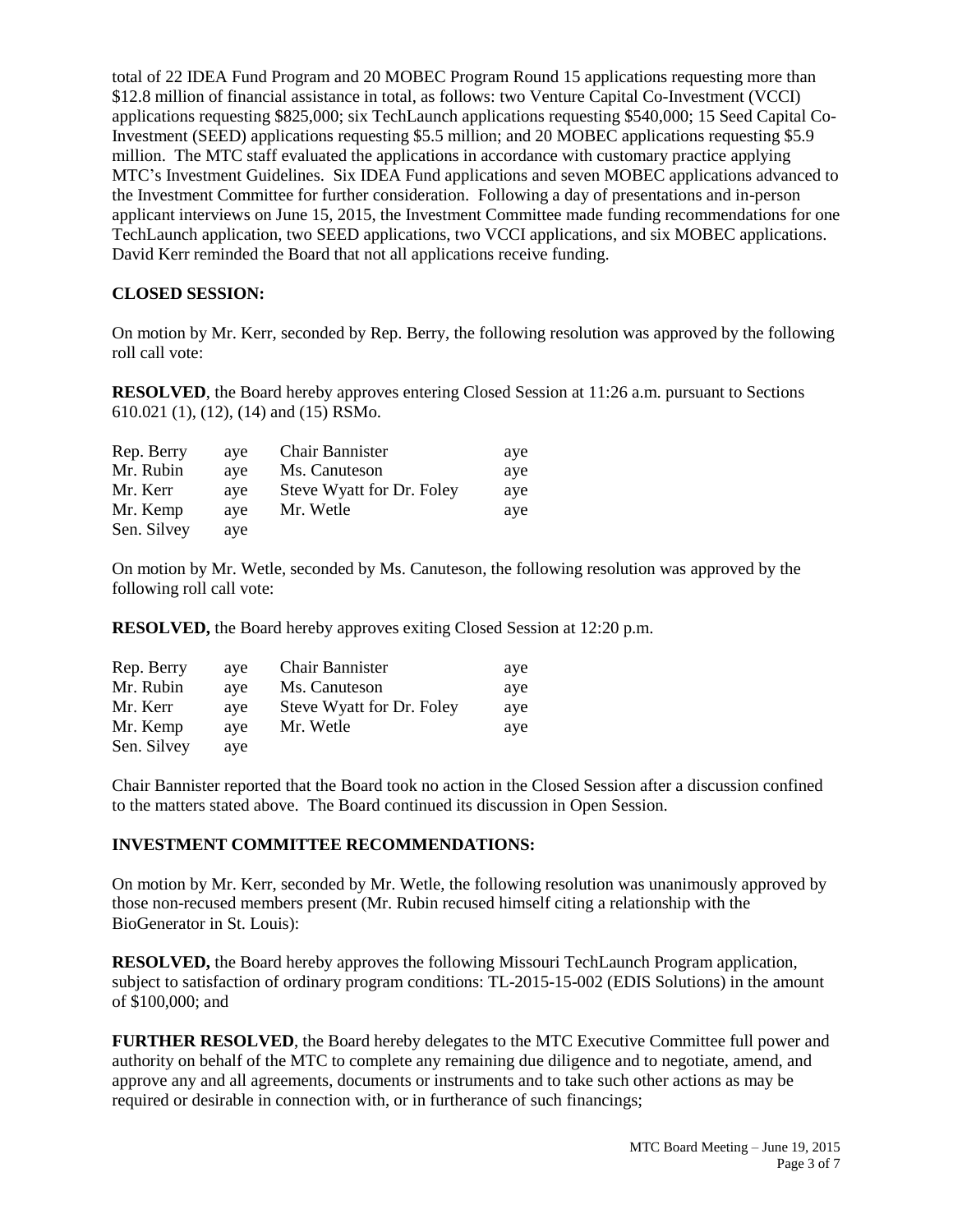**FURTHER RESOLVED**, the Board hereby authorizes the MTC Acting Executive Director on behalf of the MTC to execute and deliver all documents relating to such financings.

On motion by Mr. Kerr, seconded by Mr. Wetle, the following resolution was unanimously approved by those members present:

**RESOLVED,** the Board hereby approves the following Missouri Seed Capital Co-Investment Program application, subject to satisfaction of ordinary program conditions: SEED-2015-15-005 (Click With Me Now) in the amount of \$200,000; and SEED-2015-15-016 (SmartCare Consultants) in the amount of \$200,000; and

**FURTHER RESOLVED, the Board hereby delegates to the MTC Executive Committee full power and** authority on behalf of the MTC to complete any remaining due diligence and to negotiate, amend, and approve any and all agreements, documents or instruments and to take such other actions as may be required or desirable in connection with, or in furtherance of such financings;

**FURTHER RESOLVED**, the Board hereby authorizes the MTC Acting Executive Director on behalf of the MTC to execute and deliver all documents relating to such financings.

On motion by Mr. Kerr, seconded by Ms. Canuteson, the following resolution was unanimously approved by those non-recused members present (Mr. Rubin recused himself citing a relationship with the BioGenerator in St. Louis):

**RESOLVED,** the Board hereby approves the following Missouri Venture Capital Co-Investment Program applications, subject to satisfaction of ordinary program conditions: VCCI-2015-15-001 (Gremln) in the amount of \$250,000; and VCCI-2015-15-002 (Confluence Life Sciences) in the amount of \$250,000 and

**FURTHER RESOLVED**, the Board hereby delegates to the MTC Executive Committee full power and authority on behalf of the MTC to complete any remaining due diligence and to negotiate, amend, and approve any and all agreements, documents or instruments and to take such other actions as may be required or desirable in connection with, or in furtherance of such financings;

**FURTHER RESOLVED**, the Board hereby authorizes the MTC Acting Executive Director on behalf of the MTC to execute and deliver all documents relating to such financings.

On motion by Mr. Kerr, seconded by Mr. Kemp, the following resolution was unanimously approved by those non-recused members present (Mr. Wyatt and Mr. Rubin recused themselves citing their relationships with the University System and the Innovation Center in St. Louis, respectively):

**RESOLVED,** the Board hereby approves the following Missouri Building Entrepreneurial Capacity Program applications, subject to satisfaction of ordinary program conditions and other conditions as noted: MOBEC-2015-15-006 (Prosper Women Entrepreneurs) in the amount of up to \$150,000; MOBEC-2015-15-008 (Curators of the University of Missouri-ESIP) in the amount of \$145,000; MOBEC-2015-15-009 (T-REX) in the amount of up to \$200,000 contingent upon receipt of U.S. EDA grant funds and full utilization of any tax credits awarded to the project; MOBEC-2015-15-013 (Launch Code Foundation) in the amount of \$250,000; MOBEC-2015-15-014 (BioSTL) in the amount of \$85,000; and MOBEC-2015-15-016 (REDI) in the amount of \$85,000;

**FURTHER RESOLVED**, the Board hereby delegates to the MTC Executive Committee full power and authority on behalf of the MTC to complete any remaining due diligence and to negotiate, amend, and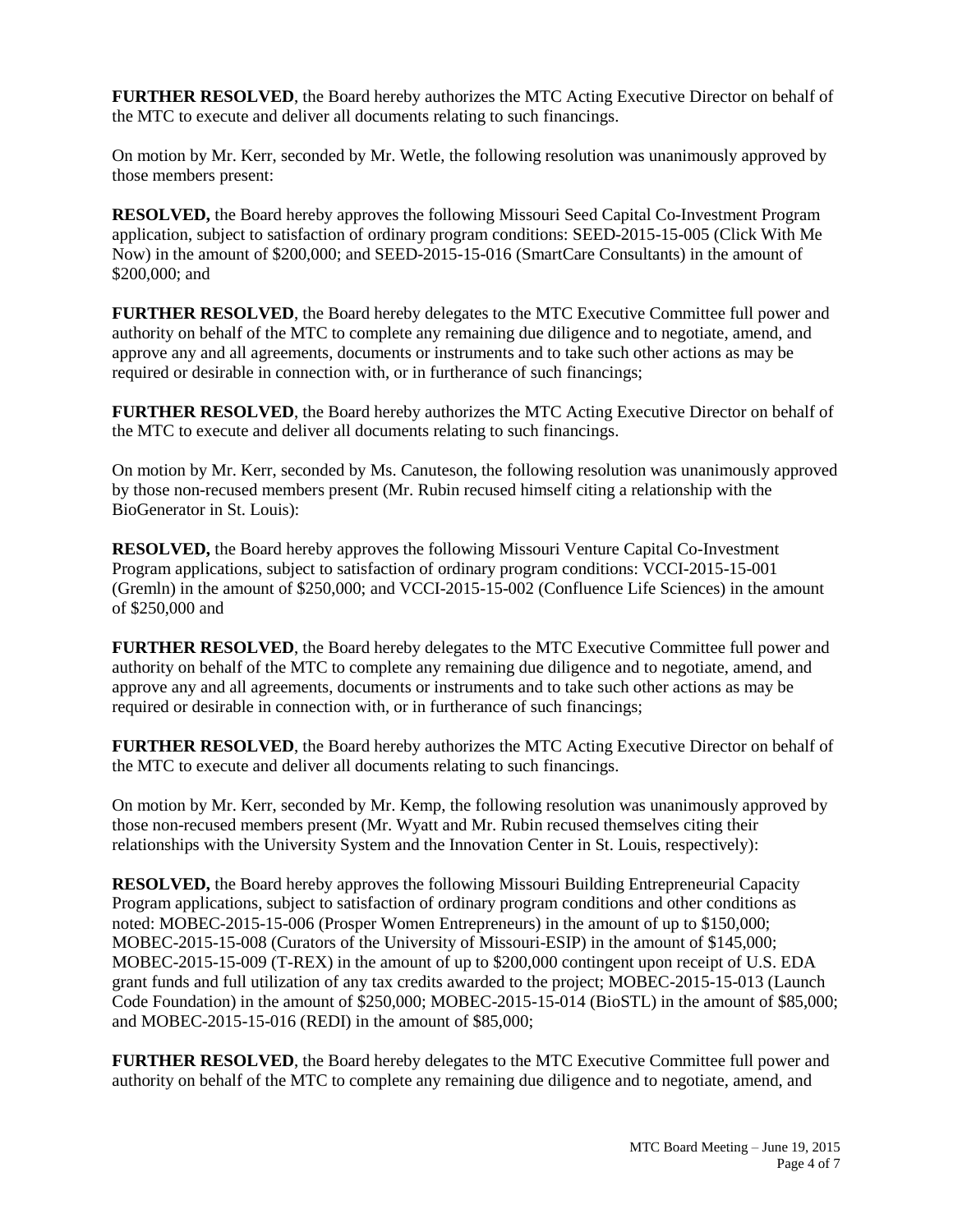approve any and all agreements, documents or instruments and to take such other actions as may be required or desirable in connection with, or in furtherance of such awards; and

**FURTHER RESOLVED**, the Board hereby authorizes the MTC Acting Executive Director on behalf of the MTC to execute and deliver all documents relating to such awards.

On motion by Mr. Kerr, seconded by Rep. Berry, the following resolution was unanimously approved by those members present:

**RESOLVED**, the Board hereby rescinds its prior approvals to applications for financial assistance under the IDEA Funds program: Terra4D Systems (SEED-2012-03-018) adopted at its meeting held April 23, 2012; Somametric (TL2013-09-005) adopted at its meeting held January 31, 2013; PulmoCadX (SEED 2013-08-008) adopted at its meeting held January 31, 2013; and Honey Therapeutics (TL-2013-07-003) adopted at its meeting held June 28, 2013; and, accordingly, the reservation of funds for such proposed financings and all prior authorizations related to such applications submitted for such proposed financings hereby are revoked and the reserved funds shall be available for other use under the IDEA Funds program.

## **MEDIBEACON LLC CONVERSION**

On motion by Mr. Kerr, seconded by Mr. Kemp, the following resolution was unanimously approved by those non-recused members present (Mr. Rubin recused himself citing a relationship with the BioGenerator in St. Louis):

**RESOLVED**, the MTC Board hereby approves the conversion of the principal and accrued interest of the convertible debt financing previously provided to MediBeacon LLC into Series 1 Preferred Shares in MediBeacon Inc., including the related forms of agreements and instruments as presented; and

**FURTHER RESOLVED**, the MTC Board hereby authorizes the MTC Acting Executive Director on behalf of MTC to complete any remaining due diligence and to negotiate, amend, and approve any and all agreements, documents or instruments and to take such other actions as may be required or desirable in connection with, or in furtherance of such conversion; and

**FURTHER RESOLVED**, the MTC Board hereby authorizes the MTC Acting Executive Director on behalf of MTC to execute and deliver all documents relating to such conversion.

## **REVIEW OF BEEF CATTLE RESEARCH AND COMMERCIALIZATION AGREEMENT:**

Director Anderson was asked to give an update on the Beef Cattle Agreement. Director Anderson advised that he has had conversations with the Missouri Ag Foundation regarding the funding allocations. Representative Berry and Senator Silvey were asked for their input. After other Board comments and recommendations, Director Anderson agreed to continue to work on the agreement.

On motion by Ms. Canuteson, seconded by Mr. Kerr, the following resolution was unanimously approved by those members present:

**RESOLVED**, the Board hereby approves the Beef Cattle Research and Commercialization Agreement between the Missouri Agricultural Foundation and the MTC, as amended by Board discussion.

**FURTHER RESOLVED**, the Board hereby delegates to the MTC Executive Committee full power and authority on behalf of the MTC to complete any remaining due diligence and to negotiate, amend, and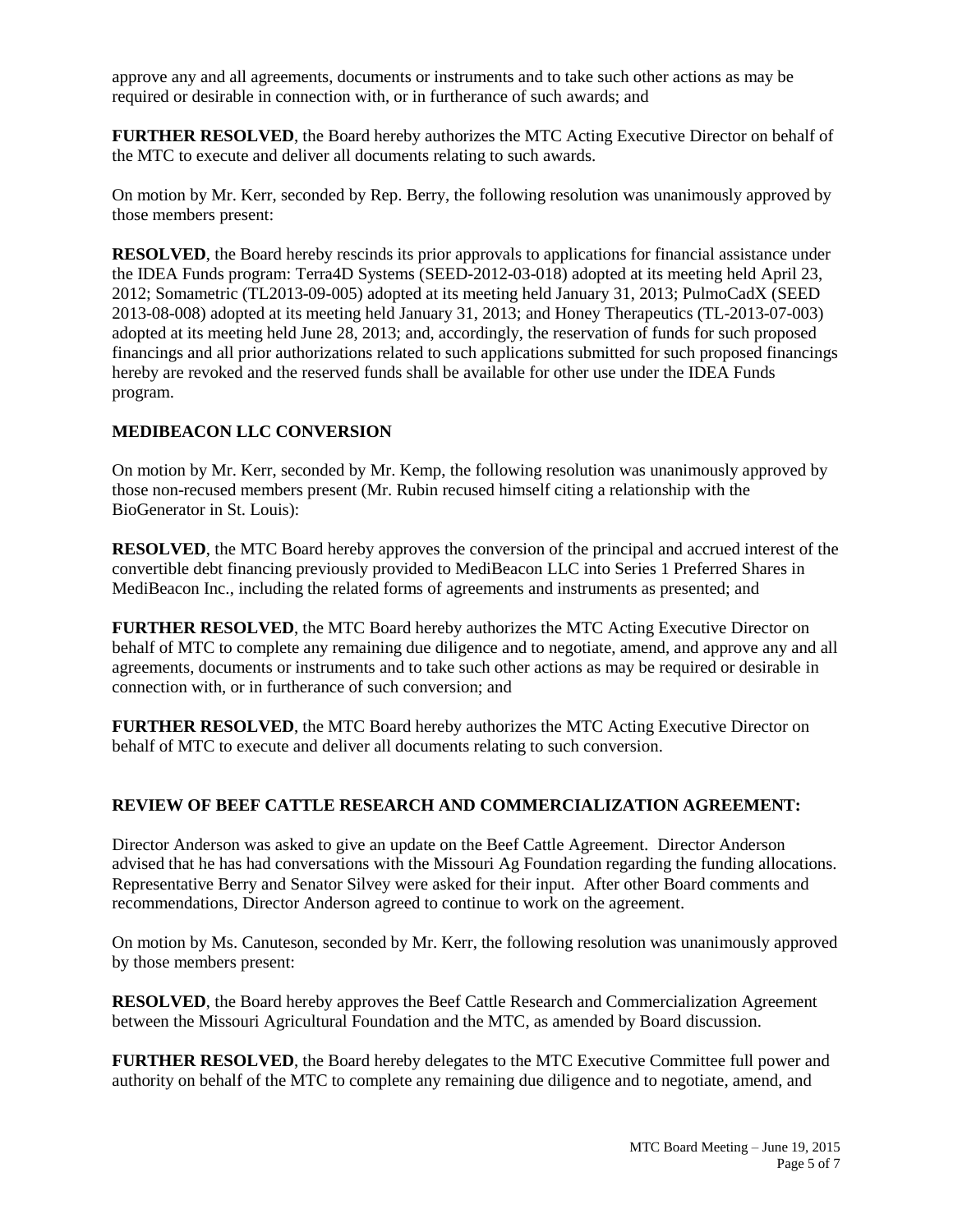approve any and all agreements, documents or instruments and to take such other actions as may be required or desirable in connection with, or in furtherance of such agreement; and

**FURTHER RESOLVED**, the Board hereby authorizes the MTC Acting Executive Director on behalf of the MTC to execute and deliver all documents relating to such agreement.

#### **FY2016 OPERATING PLAN:**

Director Anderson discussed the top FY2015 and FY2016 goals, action plan items and budget. There was a brief discussion. On motion by Mr. Wetle, seconded by Mr. Kemp, the following resolution was unanimously approved by those members present:

**RESOLVED,** the Board hereby adopts the FY2016 Operating Plan as presented, including the MOTIF, LCDI and SSBCI program allocations set forth therein; and

**FURTHER RESOLVED**, the Board hereby delegates to the MTC Executive Committee full power and authority on behalf of the MTC to modify, amend and approve the Operating Plan and any and all agreements, documents or instruments and to take such other actions as may be required or desirable in connection with, or in furtherance of such plan; and

**FURTHER RESOLVED**, the Board hereby authorizes the MTC Acting Executive Director on behalf of the MTC to transfer funds between administrative budget categories in an amount not to exceed 10% of the total administrative budget; and

**FURTHER RESOLVED**, the Board hereby authorizes the MTC Acting Executive Director on behalf of the MTC to execute and deliver all documents relating to the plan.

On motion by Mr. Wyatt, seconded by Mr. Kemp, the following resolution was unanimously approved by those members present:

**RESOLVED**, the Board hereby approves the FY2016 General Agreement between the Department of Economic Development and the MTC in substantially the form presented; and

**FURTHER RESOLVED**, the Board authorizes the MTC Chairperson to further negotiate, execute and deliver the General Agreement on behalf of the MTC.

On motion by Mr. Wetle, seconded by Mr. Kemp, the following resolution was unanimously approved by those non-recused members present (Mr. Rubin and Mr. Wyatt recused):

**RESOLVED,** the Board hereby approves Innovation Center allocations in amounts not to exceed the amounts presented in the FY2016 Operating Plan Allocations for Core Technology Programs;

**FURTHER RESOLVED**, the Board hereby delegates to the MTC Executive Committee full power and authority on behalf of the MTC to complete any remaining due diligence and to negotiate, amend, and approve any and all agreements, documents or instruments and to take such other actions as may be necessary or advisable in connection with, or in furtherance of the related projects and the MTC staff hereby is directed to provide a year-end report to the MTC Investment Committee about the FY2015 program results; and

**FURTHER RESOLVED**, the Board hereby authorizes the MTC Acting Executive Director, on behalf of the MTC, to execute and deliver all documents relating to such projects.

### **KC - WE CREATE CAPITAL REPORT:**